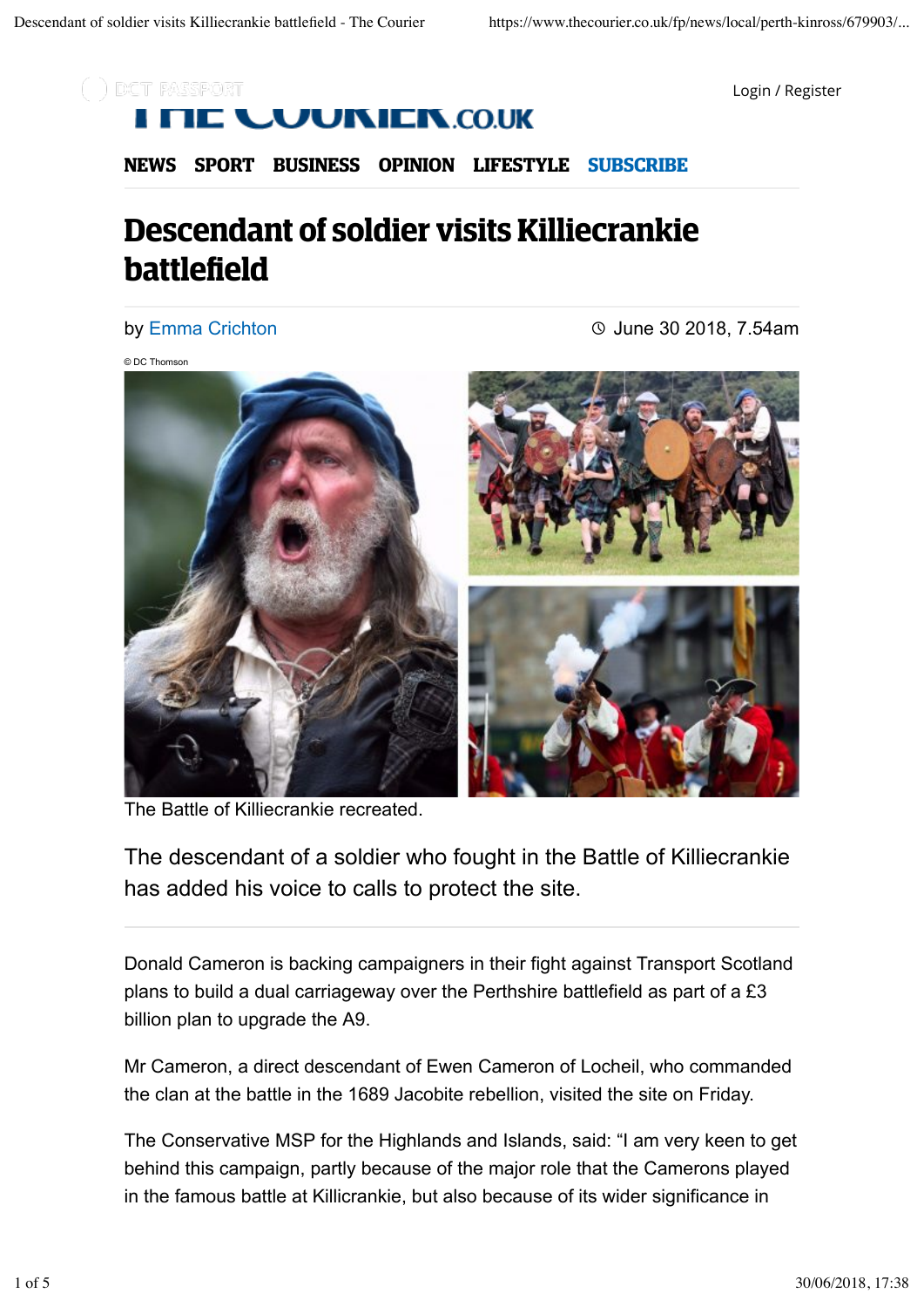#### the the pass for the Jacobite

Login / Register

"While I have always agreed that dualling improvements to the A9 are needed, we must also respect our cultural heritage.

"It would be a great shame for future generations if this important historical site was damaged."

A public inquiry, sparked by 183 objections to the route, is expected to be held after archaeological surveys are complete.

The A9 Perth to Inverness trunk road already cuts through the battlefield but historians say Transport Scotland's proposed route for a dual carriageway will run too close to key historic locations.

Mr Cameron was joined at the site by fellow Conservative MSP Murdo Fraser, who represents Mid Scotland and Fife.

He said: "The visit focused on the economic impact of tarmacking over key parts of the battlefield.

"The hit US TV show Outlander was recently in the area filming and the potential of this site to benefit from screen tourism is significant.

"Ultimately, Killiecrankie is a site of huge historic importance and I enjoyed visiting with Donald, who has family links to the battlefield, to see first-hand what could be lost if the current route is approved without proper consultation."

The battle of Killiecrankie was fought on July 27 1689 between a Jacobite army and a government army commanded by General Hugh Mackay. The foes came face to face as both were attempting to reach Blair Atholl to use it as a base for future operations. The Jacobites are thought to have lost 800 men in the battle, with around 2,000 government casualties.

Members of the Killiecrankie 1689 campaign group say the work will drive away tourists who visit the battlefield, along with other key Jacobite sites including Glenfinnan and Culloden.

Campaigner George MacLean said: "Visitors are arriving in Scotland in increasing numbers, attracted by our unique mix of scenery, history and heritage.

"VisitScotland excels at promoting our image but Scotland is poor at protecting real historic assets, such as the site of this important battle."